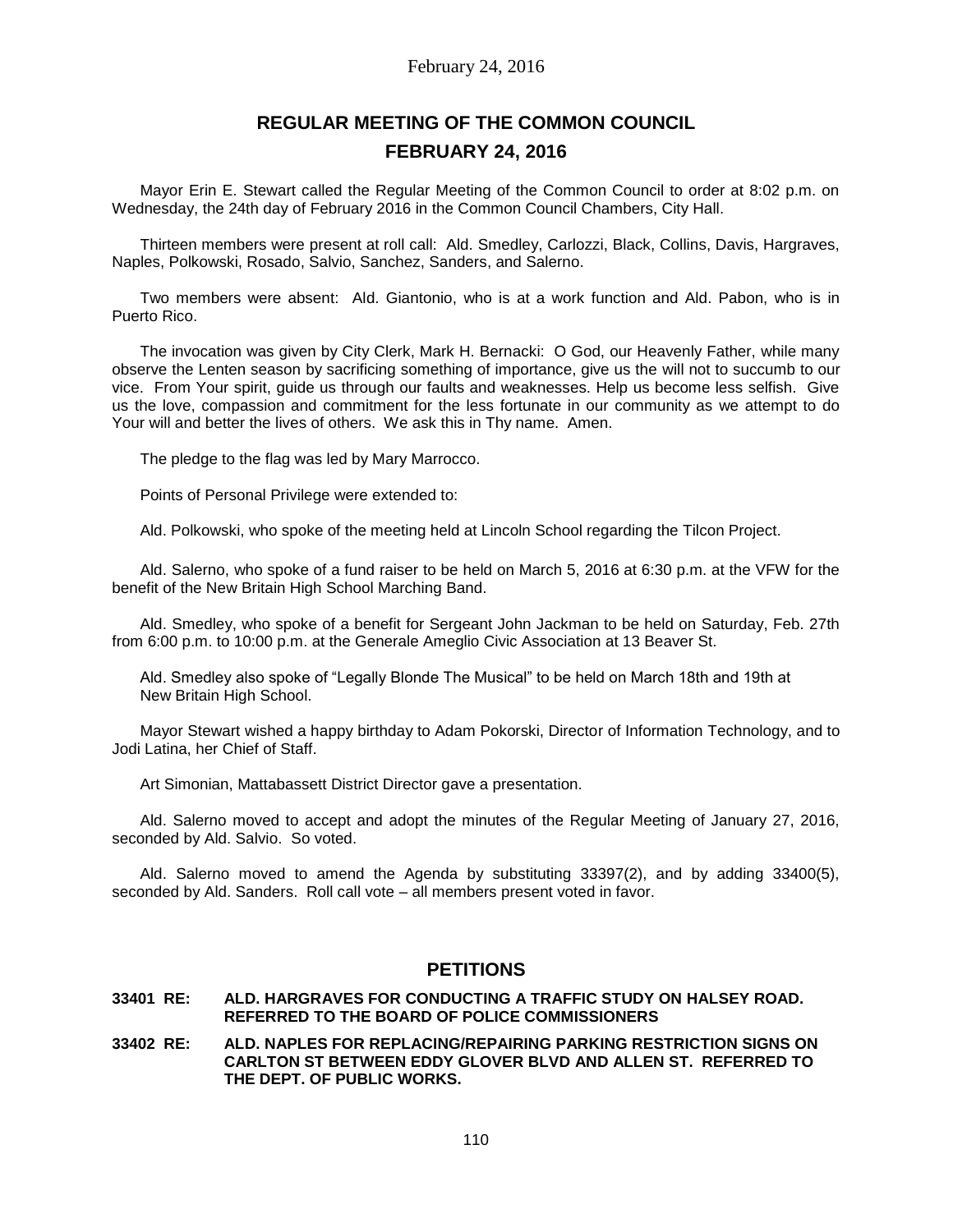Ald. Salerno moved to accept and adopt the Consent Agenda, seconded by Ald. Davis. Roll call vote – all members present voted in favor. Approved February 25, 2016 by Erin E. Stewart, Mayor.

## **CONSENT AGENDA**

## **CITY CLERK**

### **33393 RE: CLAIMS FOR INJURIES AND/OR PROPERTY DAMAGE**

To Her Honor, the Mayor, and the Common Council of the City of New Britain: the undersigned beg leave to report the following:

#### CLAIMANTS NAME

- Hansen, Peter V.
- Rivera, Richard

Mark H. Bernacki City Clerk

## **FINANCE DEPARTMENT**

### **33394 RE: LINE ITEM TRANSFERS – OCT. 6, 2015 THRU FEB. 16, 2016**

To Her Honor, the Mayor, and the Common Council of the City of New Britain: the undersigned beg leave to report the following:

In accordance with the city of New Britain ordinance of Article VII – Finance, Section 2-494(3), the following departments have transferred monies from one line item to another within their departmental budget (total department budget has not changed). Each transfer will be continuously numbered from month to month throughout the fiscal year. This report represents the transfers executed by the mayor in accordance with the aforementioned ordinance for the period ending February 16, 2016.

| 3. | Department:               | <b>Civil Service</b>                                                                   |                      |
|----|---------------------------|----------------------------------------------------------------------------------------|----------------------|
|    | From:                     | 001521002-5338                                                                         | (Test Fees)          |
|    | To:                       | 001521002-5334                                                                         | (Employee Physicals) |
|    | Amount:                   | \$2,500.00                                                                             |                      |
|    | <b>Brief Description:</b> | Additional funds needed due to employee required physicals for CDL license<br>renewals |                      |

Rebecca Salerni Deputy Finance Director

## **PURCHASING DEPARTMENT**

#### **33395 RE: ON-CALL ENGINEERING SERVICES DAM INSPECTIONS – PUBLIC WORKS DEPARTMENT – UTILITIES DIVISION**

To Her Honor, the Mayor, and the Common Council of the City of New Britain: the undersigned beg leave to report the following:

The following on-call engineering project has been requisitioned following the award by the Common Council for on-call engineering contracts, Bid #3806, approved at its Regular Meeting of January 14, 2015. This project was presented and approved by the Water Commission at their February 9, 2016 meeting.

| Project Name: | Dam Inspections                                                                     |
|---------------|-------------------------------------------------------------------------------------|
| Vendor:       | Lenard Engineering, Inc.                                                            |
| Amount:       | \$10,500,00                                                                         |
| Line Items:   | 9303500101-5659 Water Operating Expense or Supply, Operating Material and<br>Supply |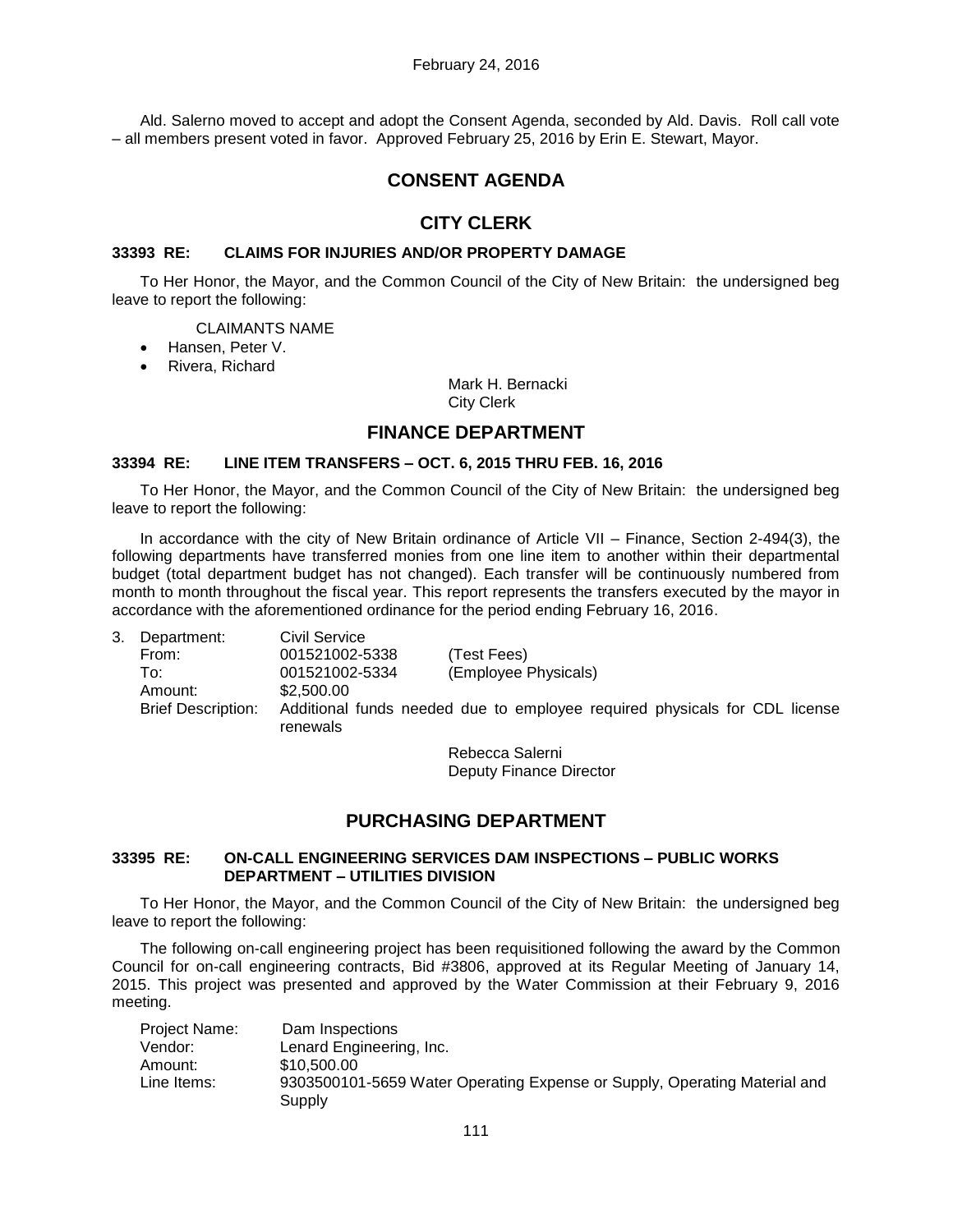Requested By: Public Works Department, Utilities Division

Scope: Lenard Engineering, Inc will conduct inspections of the six (6) dams and two (2) dikes at the Utilities Division's Reservoirs in accordance with the CT DEEP Dam Inspection Regulations. Lenard Engineering, Inc will review their findings from past inspection of the Dams that was conducted in 2014 to more closely evaluate any past problem areas. The inspections will include observations of visible components of the Dams including their embankments, spillways, downstream channels, intake and outlet structures and training walls. Photographs of the Dam components and areas of concern will be taken along with aerial photographs of the watershed and impoundment areas of the reservoirs. Lenard Engineering, Inc will then create internal reports describing the conditions of each dam and estimate any seepage found. They will then meet with the Utilities Division to discuss their site inspection results of the Dams. They will make recommendations for any maintenance, improvements or repairs to the Dams. Lenard Engineering, Inc will then prepare the required CT DEEP formal Dam inspection reports and then submit the reports to them.

Resolved: That the Purchasing Agent is hereby authorized to issue a Purchase Order for \$10,500.00 to Lenard Engineering, Inc of Glastonbury, CT to conduct inspections of the six (6) dams at the City's Reservoirs and submit required reports to the CT DEEP for the Public Works Department, Utility Division.

### Jack Pieper Purchasing Agent

## **BOARD OF POLICE COMMISSIONERS**

### **33119-1 RE: TRAFFIC STUDY OF CHURCH ST BETWEEN STANLEY AND FAIRVIEW STREETS**

To Her Honor, the Mayor, and the Common Council of the City of New Britain: the undersigned beg leave to report the following:

This is an area that has seen more than a dozen motor vehicle stops in the past year. The Traffic Safety Bureau and the Patrol Division will continue increased law enforcement activity in this area.

No further action is required by the Board.

Jack W. Ferguson II Clerk of the Board

#### **33120-1 RE: TRAFFIC STUDY OF BROOK ST. REGARDING EXCESSIVE SPEEDING**

To Her Honor, the Mayor, and the Common Council of the City of New Britain: the undersigned beg leave to report the following:

A similar petition (#33091), was addressed by the Board in June 2015. Since that time, increased enforcement activity has taken place in this area. Both the Traffic Safety Bureau and the Patrol Division will continue increased enforcement in this area.

No further action is required by the Board.

Jack W. Ferguson II Clerk of the Board

### **33122-1 RE: "NO PARKING" SIGNS ON BASSETT STREET**

To Her Honor, the Mayor, and the Common Council of the City of New Britain: the undersigned beg leave to report the following:

There are currently authorized parking restrictions in the area of Northend School. There is also a weekday, daytime restriction on the east side of Bassett Street just north of Brook Street. No further new restrictions are needed. However, the authorized signage will be reviewed by Public Works so faded and missing signs can be replaced.

No further action is required by the Board.

Jack W. Ferguson II Clerk of the Board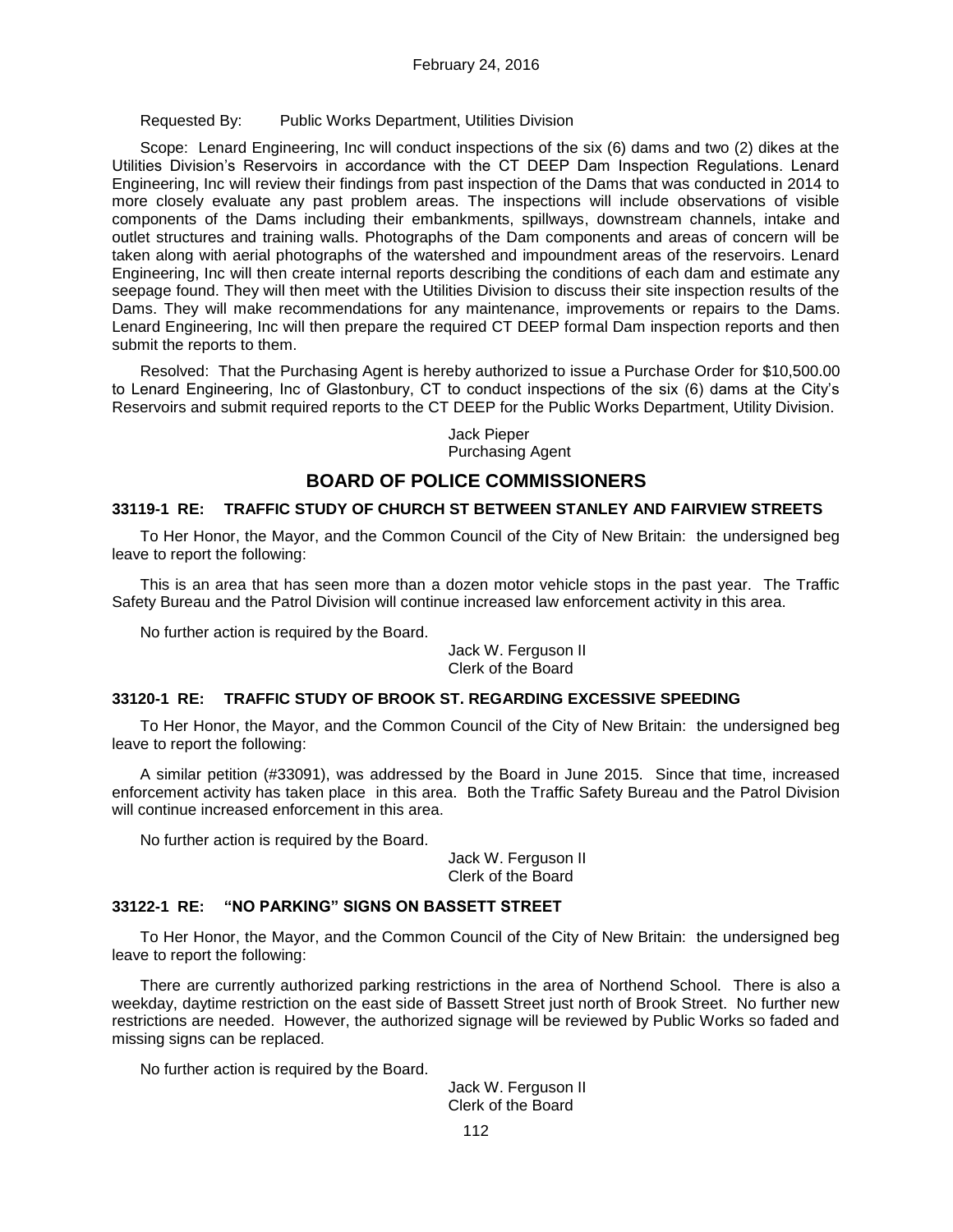### **33158-1 RE: TRAFFIC STUDY AT THE INTERSECTION OF PERSHING AVE. AND STERLING ST.**

To Her Honor, the Mayor, and the Common Council of the City of New Britain: the undersigned beg leave to report the following:

The Traffic Safety Bureau supervisor surveyed this area and determined that this request is trying to use "STOP" signs for speed control, which is not an authorized use of a "STOP" sign. A check of the past three year history of this intersection finds only one motor vehicle accident since January 1, 2012. He recommends denying this petition.

The Board voted to deny this request for a four-way "STOP" sign at the intersection of Pershing Avenue and Sterling Street.

> Jack W. Ferguson II Clerk of the Board

## **TAX DEPARTMENT**

#### **33396 RE: TAX ABATEMENTS, CORRECTIONS AND REFUNDS**

To Her Honor, the Mayor, and the Common Council of the City of New Britain: the undersigned beg leave to report the following:

The Collector of Taxes has referred a list of tax abatements, corrections and refunds. Acceptance and adoption is respectfully recommended.

> Cheryl S. Blogoslawski Tax Collector

### **COMMITTEE ON LICENSES**

#### **33386-1 RE: LITTLE POLAND FESTIVAL**

To Her Honor, the Mayor, and the Common Council of the City of New Britain: the undersigned beg leave to report the following:

The Committee on Licenses, held a meeting on Monday, February 22, 2016, at 7:00 pm in the Council Chambers, voted to adopt and refer back to the Common Council with a favorable recommendation the following:

RESOLVED; by the Common Council of the City of New Britain that the Mayor be and is hereby authorized to issue to the Polish Foundation of New Britain, said licenses as may be issued under Chapter 5, Section 5-15 through 5-22, of the Code of Ordinances, for Sunday, April 24, 2016, between the hours of 11:00 AM to 6:00 PM for the purpose of conducting the annual "Little Poland Festival" on Broad Street. The organization is also requesting that the Police Department allow the closure of Broad Street from Gold Street to Washington Street and the closure of Grove Street from Orange Street to Lyman Street. Horace Street access to Broad Street would also be closed.

Alderman Daniel Davis, Chair

## **RESOLUTIONS RETURNED FROM COMMITTEE**

#### **33386-2 RE: LITTLE POLAND FESTIVAL – LICENSE SUNDAY, APRIL 26, 2016**

To Her Honor, the Mayor, and the Common Council of the City of New Britain: the undersigned beg leave to recommend the adoption of the following:

RESOLVED; by the Common Council of the City of New Britain that the Mayor be and is hereby authorized to issue to the Polish Foundation of New Britain, said licenses as may be issued under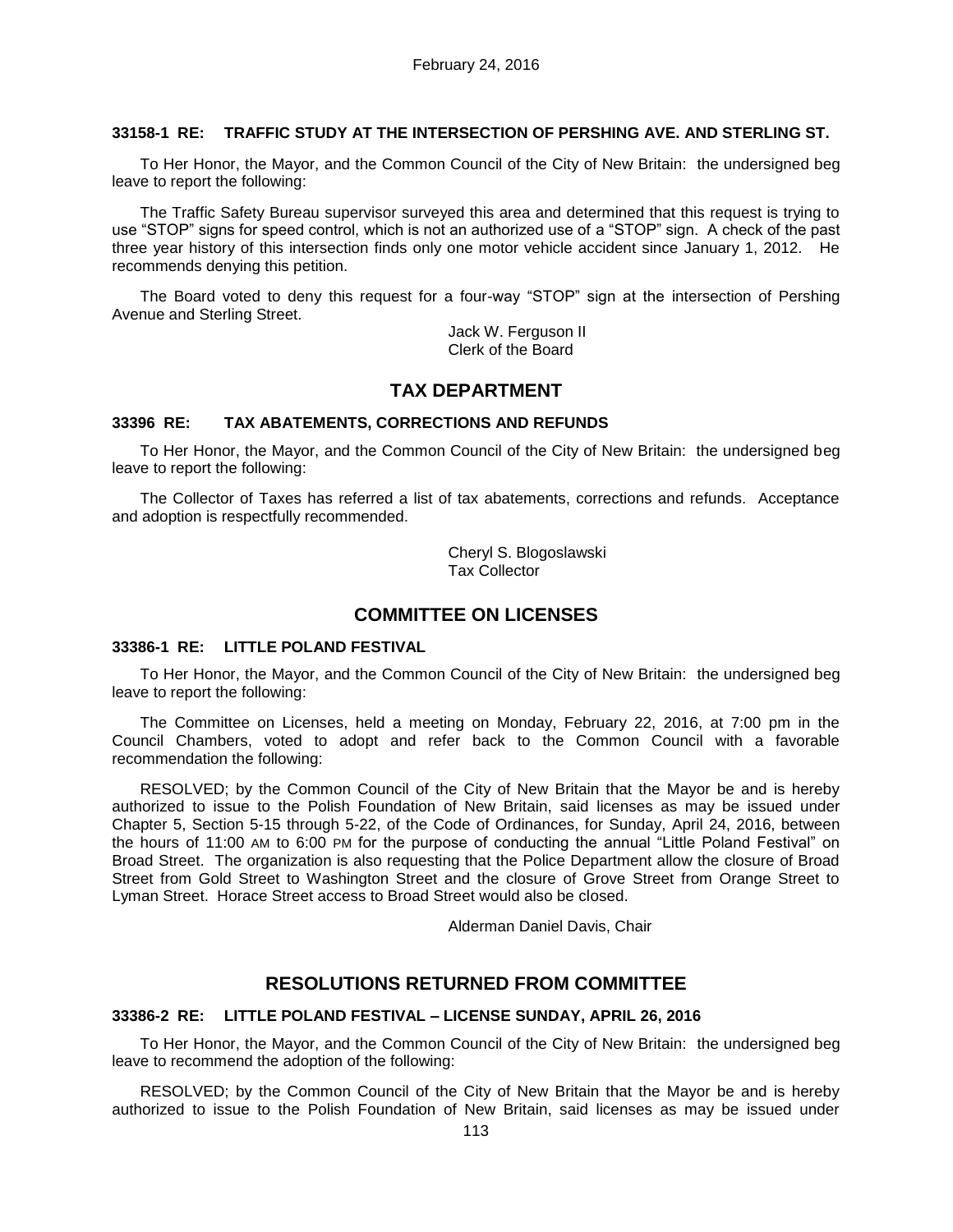Chapter 5, Section 5-15 through 5-22, of the Code of Ordinances, for Sunday, April 24, 2016, between the hours of 11:00 AM to 6:00 PM for the purpose of conducting the annual "Little Poland Festival" on Broad Street. The organization is also requesting that the Police Department allow the closure of Broad Street from Gold Street to Washington Street and the closure of Grove Street from Orange Street to Lyman Street. Horace Street access to Broad Street would also be closed.

> Alderman Daniel Davis Alderwoman Shirley Black Alderman Tremell Collins Alderman Christopher Polkowski

Ald. Polkowski moved to accept and adopt, seconded by Ald. Hargraves. So voted. Approved February 25, 2016 by Mayor Erin E. Stewart.

## **NEW BUSINESS RESOLUTIONS**

#### **33397 RE: PROPOSED AMENDMENT TO SECTION 10-37, 14-211 THRU 214, 14-216, 14-218, 14-219, 14-222 THRU 14-224 REGARDING INCREASING CERTAIN FEES AND ADDITION OF MOBILE FOOD VEHICLES**

*Proposed Amendment on File in Town Clerk's Office*

Ald. Salerno moved to accept and refer to the Committee on Administration, Finance and Law, seconded by Ald. Naples. So voted. Approved February 26, 2016 by Mayor Erin E. Stewart.

### **33398 RE: REGIONAL PERFORMANCE INCENTIVE PROGRAM PROJECT AND AUTHORIZATION**

To Her Honor, the Mayor, and the Common Council of the City of New Britain: the undersigned beg leave to recommend the adoption of the following:

RESOLUTION SUMMARY: RPIP Grant Support for CRCOG

WHEREAS, Section 4-124s as amended by Section 251 and 253 of Public Act 13-247 passed by the Connecticut State Assembly provides statewide incentive grants to regional planning organizations for projects that involve shared services; and

WHEREAS, the Capitol Region Council of Governments is acting as a convener and facilitator of service sharing projects around the CRCOG region; and

WHEREAS, on November 24, 2015 and January 27, 2016 the Policy Board of CRCOG passed resolutions authorizing development and submittal of an application package to the State Office of Policy and Management for founding under the Regional Performance Incentive Grant Program, on behalf of the Council's member municipalities, and municipalities of other regions, which are participating in Council initiatives; and

WHEREAS, the Chief Elected Officials and municipal staff of the Capitol Region have developed a list of service sharing project proposals that will be included in this application package, to the benefit of individual municipalities and the region as a whole; and

WHEREAS, the City of New Britain has expressed an interest in taking part in the project proposal(s) entitled: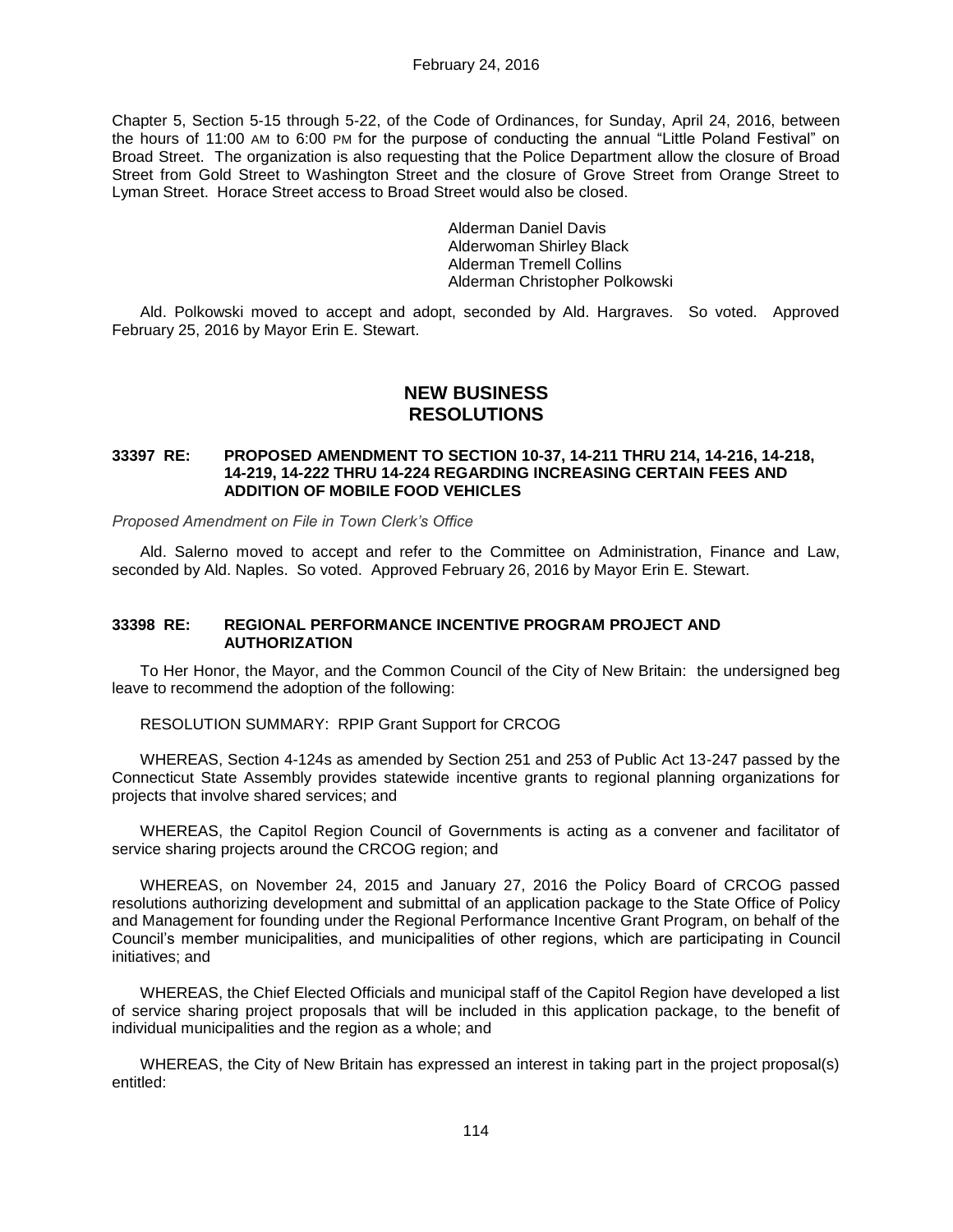- 1. Stop Loss Captive Insurance
- 2. Anchor Institution and Neighborhood Engagement in TOD Next Steps
- 3. Regional Computer Forensics Laboratory
- 4. Economic Development Grant for the Towns of Bolton, Coventry, Mansfield and Tolland
- 5. Regional Service Management (CRM) System
- 6. Code Enforcement Software
- 7. Call Handling and Response Triage

NOW THEREFORE BE IT RESOLVED, that the New Britiain Common Council does hereby endorse the above referenced Regional Performance Incentive Program project proposal and authorizes the Mayor to sign all necessary agreements and take all necessary actions to allow for the City's participation in this program.

> Alderman Jamie Giantonio President Pro Tempore Alderman Daniel Salerno Majority Leader Alderman Carlo Carlozzi, Jr. Minority Leader

Ald. Carlozzi moved to accept and adopt, seconded by Ald. Collins. So voted. Approved February 25, 2016 by Mayor Erin E. Stewart.

### **33399 RE: HOLY CROSS CHURCH BAZAAR/CARNIVAL**

To Her Honor, the Mayor, and the Common Council of the City of New Britain: the undersigned beg leave to recommend the adoption of the following:

RESOLVED; by the Common Council of the City of New Britain that the Mayor be and is hereby authorized to issue to the Holy Cross Church, said licenses as may be issued under Chapter 5, Section 5- 15 through 5-22, of the Code of Ordinances for the period of June 16-18, 2016, for the purpose of conducting a bazaar/carnival at 221 Farmington Avenue, New Britain, Connecticut.

> Alderman Don Naples Alderman Robert Smedley

Ald. Naples moved to accept and refer to the Licensing Committee, seconded by Ald. Salvio. So voted. Approved February 25, 2016 by Mayor Erin E. Stewart.

### **33400 RE: PROPOSED AMENDMENT TO SEC. 2-24 OF THE ORDINANCES REGARDING WRITTEN NOTICE OF REGULAR AND SPECIAL MEETINGS**

#### *Proposed Amendment on file in Town Clerk's Office*

Ald. Smedley moved to accept and refer to the Committee on Administration, Finance and Law, seconded by Ald. Rosado. So voted. Approved February 25, 2016 by Mayor Erin E. Stewart.

There being no further business to come before the Council, Ald. Sanders moved to adjourn, seconded by Ald. Salerno. So voted. Meeting adjourned at 8:40 p.m.

ATTEST: Mark H. Bernacki, City Clerk